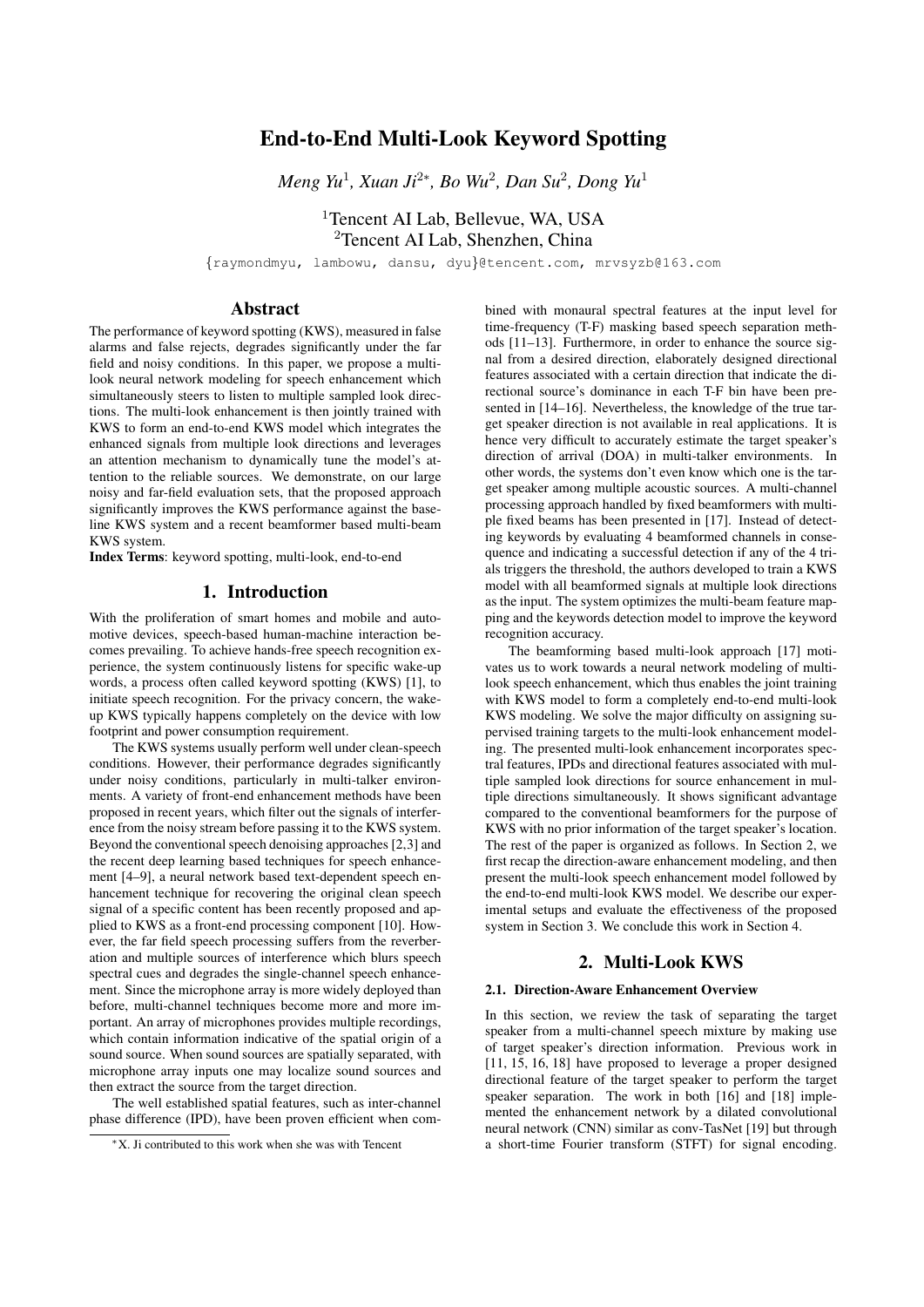

Figure 1: *Block diagram of the proposed multi-look enhancement and end-to-end multi-look KWS model*

Such network structure supports a long reception field to capture more sufficient contextual information and is thus adopted in our model.

Similar as the diagram in Figure 1, the direction-aware enhancement (DAE) framework starts from an encoder that maps the multi-channel input waveforms to complex spectrograms by a STFT 1-D convolution layer. Based on the complex spectrograms, the single-channel spectral feature, logarithm power spectrum (LPS) and multi-channel spatial features are extracted. A reference channel, e.g. the first channel complex spectrogram  $\mathbf{Y}_1$ , is used to compute LPS by LPS =  $\log(|\mathbf{Y}_1|^2) \in \mathbb{R}^{\bar{T} \times F}$ , where  $T$  and  $F$  are the total number of frames and frequency bands of the complex spectrogram, respectively. One of the spatial features, IPD, is computed by the phase difference between channels of complex spectrograms as:

$$
\text{IPD}^{(m)}(t,f) = \angle \mathbf{Y}_{m_1}(t,f) - \angle \mathbf{Y}_{m_2}(t,f) \tag{1}
$$

where  $m_1$  and  $m_2$  are two microphones of the m-th microphone pair out of  $M$  selected microphone pairs. A directional feature (DF) is incorporated as a target speaker bias. This feature was originally introduced in [11], which computes the averaged cosine distance between the target speaker steering vector and IPD on all selected microphone pairs as

$$
\mathrm{d}_{\theta}(t,f) = \sum_{m=1}^{M} \left\langle e^{\angle \mathbf{v}_{\theta}^{(m)}(f)}, e^{\mathrm{IPD}^{(m)}(t,f)} \right\rangle \tag{2}
$$

where  $\angle \mathbf{v}_{\theta}^{(m)}(f) := 2\pi f \Delta^{(m)} \cos \theta^{(m)}/c$  is phase of the steering vector for target speaker from  $\theta$  at frequency  $f$  with respect to *m*-th microphone pair,  $\Delta^{(m)}$  is the distance between the  $m$ -th microphone pair,  $c$  is the sound velocity, and vector  $\mathbf{e}^{(\cdot)} := [\cos(\cdot), \sin(\cdot)]^T$ . If the T-F bin  $(t, f)$  is dominated by the source from  $\theta$ , then  $d_{\theta}(t, f)$  will be close to 1, otherwise it deviates towards -1. As a result,  $d_{\theta}(t, f)$  indicates if a speaker from a desired direction  $\theta$  dominates in each T-F bin, which drives the network to extract the target speaker from the mixture. All of the features above are then concatenated and passed to the enhancement blocks, which consist of stacked dilated convolutional layers with exponentially growing dilation factors [19]. The predicted target speaker mask is multiplied by the complex spectrogram of reference channel  $Y_1$ . At the end, an inverse STFT (iSTFT) 1-D convolution layer converts the estimated target speaker complex spectrogram to the waveform.

Furthermore, the scale-invariant signal-to-distortion ratio (SI-SDR) is used as the objective function to optimize the enhancement network which is defined as:

$$
\text{SI-SDR}(\hat{\mathbf{x}}, \mathbf{x}) := 10 \log_{10} \frac{\|\mathbf{x}_{\text{target}}\|_2^2}{\|\mathbf{e}_{\text{noise}}\|_2^2}
$$
(3)

where  $\mathbf{x}_{\text{target}} = (\langle \hat{\mathbf{x}}, \mathbf{x} \rangle \mathbf{x}) / ||\mathbf{x}||_2^2$ ,  $\mathbf{e}_{\text{noise}} = \hat{\mathbf{x}} - \mathbf{x}_{\text{target}}$ , and  $\hat{x}$  and  $x$  are the estimated and reverberant target speech waveforms, respectively. The zero-mean normalization is applied to  $\hat{\mathbf{x}}$  and  $\mathbf{x}$  for scale invariance. This loss function has been proven superior to MSE loss in [16].

### 2.2. Multi-Look Enhancement Network

The DAE model in Section 2.1 relies on the correct estimation of the desired speaker's DOA information. However, the target direction estimation is infeasible under noisy conditions, particularly when the interfering sources are competing talkers. The idea of "multi-look direction" has been applied to speech separation [17, 20, 21] and multi-channel acoustic model [22–24], respectively, where a small number of spatial look directions cover all possible target speaker directions. Since beamforming shows its advantage for speech preservation through its linear spatial filter design and processing [25–28], a set of beamformers of different main lobe directions is thus used for multilook enhancement in [17, 20, 21]. Neural network based multilook filtering in [22–24] implicitly learns filters for enhancing sources from different spatial look directions and passes all the filtered signals to an acoustic model for joint training. The multi-look enhancement layers are not trained by enhancement loss in a supervised mode. Such multi-look learning is not well controllable and thereby is hard to enhance and reconstruct the target speaker waveform at any look direction. Based on the target speaker enhancement architecture in Section 2.1, we present a novel supervised multi-look neural enhancement model.

As shown in Figure 1, a set of  $K$  directions in the horizontal plane is sampled. The azimuths of look directions  $\Theta_{1,2,...,K}$ result in K directional feature vectors  $d(\Theta_k)$ ,  $k = 1, 2, ..., K$ . Per discussion in Section 2.1, the value of directional feature in a T-F bin is close to 1 if the source from the desired direction is dominant in this bin. Furthermore, this value decreases as the source deviates from the desired look direction. To be more specific, under the free field assumption, i.e. only direct path of the acoustic sound is considered, we have IPD<sup>(m)</sup>(t, f)  $\approx$  $\angle v_{\theta}^{(m)}(f)$ , assuming the T-F bin is occupied by a source from direction  $\theta$ . Therefore, at such T-F bin the directional feature of

look direction 
$$
\Theta_k
$$
,  $k = 1, 2, ..., K$  can be approximated by  
\n
$$
\operatorname{d}_{\Theta_k}(t, f) \approx \sum_{m=1}^{M} \left\langle e^{\angle \mathbf{v}_{\Theta_k}^{(m)}(f)}, e^{\angle \mathbf{v}_{\theta}^{(m)}(f)} \right\rangle \tag{4}
$$

Obviously,  $d_{\Theta_k}(t, f)$  is determined by the actual source direction  $\theta$  and look direction  $\Theta_k$ . As a result,  $d_{\Theta_k}$  for those T-F bins dominated by the source that is closest to the look direction  $\Theta_k$  will be larger than that for other T-F bins. Such directional features enable the network to predict  $K$  output channels  $\hat{\mathbf{x}}^k, k = 1, 2, ..., K$ , corresponding to the closest source to each look direction, respectively. The supervised assignment are expressed as  $\mathbf{x}^k = \mathbf{x}_{\tilde{k}}$  with

$$
\tilde{k} = \underset{j}{\arg \min} |\Theta_k - \theta_j|,\tag{5}
$$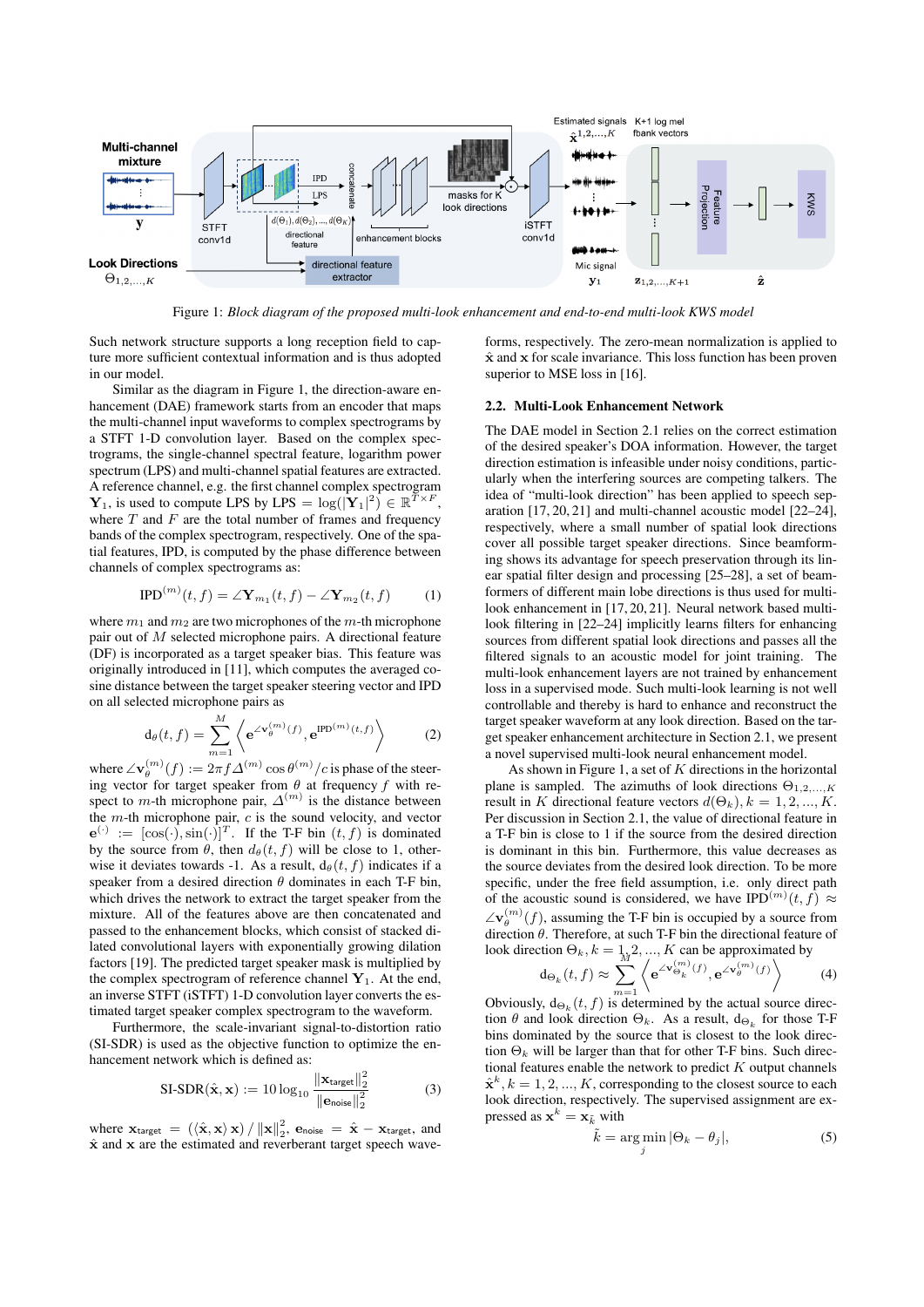

Figure 2: *Example of MLENet outputs on 4 look directions and comparison to FBF. The circular microphone array records sounds from one target speaker and two speakers of interference. The two spectrograms in the middle are input mixture and target speaker reference, respectively.*

where  $\theta_i$  is the DOA of source  $x_i$  in the mixture waveform, and  $j = 1, 2, ..., N$ 

In other words, the multi-look enhancement network simultaneously predicts the most nearby source for each look direction. The loss function thereby becomes

$$
\mathcal{L} = \sum_{k=1}^{K} \text{SI-SDR}(\hat{\mathbf{x}}^k, \mathbf{x}^k)
$$
 (6)

In our experiments, based on a uniform circular array of 6 microphones, we empirically use 4 look directions, targeting at  $0^\circ$ ,  $90^\circ$ ,  $180^\circ$  and  $270^\circ$ , respectively, to cover the whole horizontal plane of 360°. An output example of multi-look enhancement network (MLENet) and fixed beamformers (FBF) is shown in Figure 2. MLENet enhances the target speaker at the look direction 0° and 270°, respectively, as the target speaker is closer to the two directions than other two speakers. Due to the capability of fixed beamformer, interference speakers are not well attenuated in any look direction. Based on this example, we emphasize that the target speaker may not be predicted which happens on the 2nd speaker of interference in this case. We call it "off-target" as the 2nd speaker of interference is not closer to any look direction compared to other speakers. We will discuss improved solutions in Section 2.3 and 3.4.

## 2.3. Joint Training with KWS Model

The more look directions we have, the more likely the target speaker is closer to at least one look direction compared to other speakers of interference and thus exists in the output channels. Unfortunately, this may complicate the KWS model by performing keyword detection on each of the output channels. Therefore, we propose to integrate the output channels from multiple look directions into a single KWS model by jointly training the KWS and MLENet. Since the space resolution of the sampled look directions is not necessarily sufficient enough to cover the target direction, the mismatch between the target speaker direction and the look-direction causes either speech distortion in the output or even "off-target" in the output channels. An extra channel from one reference microphone is thereby leveraged to preserve target speech quality in

those extremely difficult scenarios. A schematic diagram of the proposed system is shown in Figure 1.

Inspired by the application of attention mechanism in speech recognition [29], speaker verification [30] and single channel keyword spotting [31], following [17] we incorporate a soft self-attention for projecting  $K + 1$  channels' fbank feature vectors to one channel, so that KWS still takes one channel input vector similarly as the baseline single channel model. For each time-step, we compute a  $K + 1$  dimensional attention weight vector  $\alpha$  for input fbank feature vectors  $\mathbf{z} = [\mathbf{z}_1, \mathbf{z}_2, \dots, \mathbf{z}_K, \mathbf{z}_{K+1}]$  as:

$$
e_i = v^T \tanh(W\mathbf{z}_i + b) \tag{7}
$$

$$
\alpha_i = \frac{exp(e_i)}{\sum_{k=1}^{K+1} exp(e_k)}
$$
(8)

where a shared-parameter non-linear attention with the same W, b and v is used for each channel i of all  $K + 1$  channels. z is a 5-channel input fbank feature tensor in our implementation, corresponding to 4 multi-look enhanced signals and 1 reference microphone signal. W is a  $128 \times D$  weight matrix where  $D$  is the input feature size defined in Section 3.1,  $b$  is a 128-dimension bias vector, and  $v$  is a 128-dimension vector. A weighted sum of the multi-channel inputs is computed as

$$
\hat{\mathbf{z}} = \sum_{i=1}^{K+1} \alpha_i \mathbf{z}_i \tag{9}
$$

The KWS network and MLENet are then jointly optimized towards the improved keyword recognition accuracy.

# 3. Experiments

### 3.1. KWS Pre-training

Our baseline KWS model uses a Limited weight sharing (LWS) scheme based CNN [32], which consists of a convolutional layer (eight  $4 \times 1$  non-overlapping kernels for eight different regions of frequency bands), a pooling layer, three fully connected layers each with 384 units, a fully connected layer with 128 units, and a softmax layer. 40 dimensional log-mel filterbank features are computed every 25ms with a 10ms frame shift and their delta and delta-delta features are appended. At each frame, we stack 10 frames to the left and 5 frames to the right as the input feature to the convolutional layer. The baseline KWS model is trained on large internal training sets to detect the keyword "ni-hao-wei-ling" in Mandarin. The interested reader is referred to [10, 33] for more details on modeling and decoding.

A 200-hour keyword specific data set was used as positive training examples. It is from 337 human speakers and includes 45K utterances from headset recordings (relatively clean data) and 179K utterances from a distant microphone (far-field noisy data). A 139-hour dataset of 100K negative examples from a Mandarin speech database served as negative training examples.

### 3.2. MLENet Pre-training

The window size is 32 ms and the hop size is 16 ms. We apply 512-point FFT to extract 257-dimensional LPS and spatial features (IPD and DF) for MLENet training. IPDs are extracted from 6 microphone pairs,  $(0^{\circ}, 180^{\circ})$ ,  $(60^{\circ}, 240^{\circ})$ ,  $(120°, 300°), (0°, 60°), (120°, 180°)$  and  $(240°, 300°)$ , where the angle values indicate the microphone positions illustrated in Figure 2. The design of enhancement blocks follows [19], including 4 times' repeats of 8 convolutional blocks with dilation factors  $1, 2, 4, ..., 2^7$ .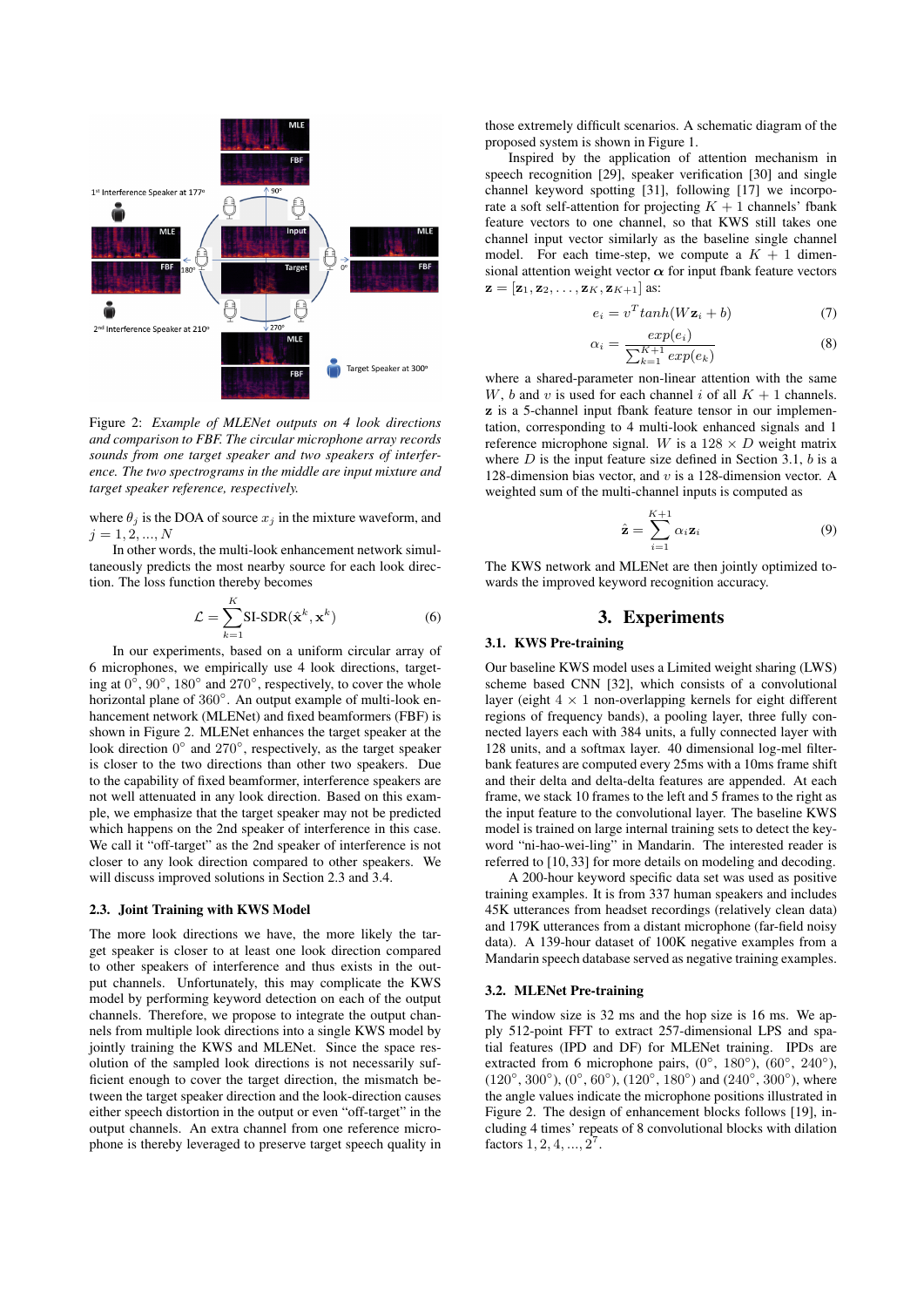Table 1: *SI-SDR (dB) evaluation in different SIR conditions*

| Front-end            | < 6dB   | $>= 6dB$ | $w/o$ Intf. |
|----------------------|---------|----------|-------------|
| raw Input            | $-9.46$ | 7.78     | 17.66       |
| DAE.                 | 4.01    | 16.33    | 22.42       |
| MLENet (pre-train)   | 0.87    | 14.59    | 21.72       |
| MLENet (joint train) | 4.50    | 14.97    | 24.53       |

We simulate a multi-channel dataset of reverberant mixtures with up to three speakers in each utterance by AISHELL-2 corpus [34]. The room simulator based on the image method [35] generates  $10K$  rooms with random room characteristics, speaker and array locations. A 6-element uniform circular array of radius 0.035 m is simulated as the receiver. The corresponding room sizes (length×width×height) range from  $3m \times 3m \times 2.5m$  to  $8m \times 10m \times 6m$ . The reverberation time  $T_{60}$ s range from 0 to 600 ms, with an average  $T_{60}$  of 300 ms. The simulated room impulse responses (RIRs) are randomly selected for creating waveform mixtures of random number of speakers. The signal-to-interference-ratio (SIR) of one speaker with respect to other overlapped speakers is randomly drawn from -12 dB to 12dB. Extra environmental noise sources are mixed with the simulated utterances with signal-to-noise-ratio (SNR) randomly sampled from 12dB to 30dB. We generate 95K utterances and 3K utterances for training and validation, respectively.

### 3.3. Multi-Look KWS Joint Training

The pre-trained MLENet and KWS network are jointly finetuned by the mixture waveforms in 6-microphone circular array. Similar as the way we create the dataset for pre-training MLENet, a target speaker of keyword utterance is mixed with up to two speakers of interference in each mixture. The SIR at overlapped periods is randomly drawn from -12 dB to 30dB. The environmental noise is added with SNR randomly sampled from 12dB to 30dB. A total number of 154K and 15K simulated utterances served as positive samples for training and evaluation, respectively. 28K and 47K (about 60 hours) negative samples are used for training and false alarm test, respectively.

### 3.4. Results and Discussion

We first prove the effectiveness of the proposed MLENet on the task of target speaker enhancement. The 15K evaluation mixture utterances of target spoken wake-up words, speakers of interference and environmental noises are used for SI-SDR evaluation in Table 1. The evaluations are grouped to three conditions, multi-talker (up to two speakers of interference) with SIR below 6dB, multi-talker with SIR above 6dB and none interference conditions, respectively. Environmental noises are applied to all three far-field sets with SNR above 12dB. Directionaware enhancement described in Section 2.1 performs very well with the oracle DOA of target speaker and thus serves as an upbound for the multi-look enhancement. For the MLENet's 4 output channels, the best SI-SDR is presented in this table as the target speaker is not predicted in a certain output channel. The pre-trained MLENet performs reasonably well in all conditions. Due to the discussed speech distortion and "off-target" issues, there are about 3dB, 2dB and less than 1dB gaps to the DAE with oracle DOA in three categories, respectively. The last row of Table 1 shows that MLENet in the jointly trained multilook KWS model significantly improves the its robustness and reduces the target speech distortion.

Figure 3 shows KWS performance measured by wake-up



Figure 3: *Wake-up accuracy with one time false alarm in 12 hours. The evaluated methods are baseline KWS with no frontend processing (raw+KWS), fixed beamformer based multibeam KWS with an extra microphone channel in the KWS input [17] (FBF&mic KWS), front-end DAE with oracle target DOA followed by baseline KWS, front-end MLENet followed by baseline KWS on each individual MLENet output channel (MLENet+KWS), multi-look KWS without using extra microphone channel (MLENet KWS), and multi-look KWS by incorporating an extra microphone channel (MLENet&mic KWS).*

accuracy under the setup that up to one time false alarm triggered in 12 hours' exposure to continuous speech, TV, and a variety of noises. Compared to finding the equal error rate from the receiver operating characteristic curve, this evaluation metric conforms better to industry assessment. Compared to the baseline KWS (raw+KWS), the improvement by MLENet front-end processing (MLENet+KWS) are quite significant, especially in multi-talker conditions. We can see that MLENet achieves comparable wake-up accuracy as DAE with oracle DOA. The jointly trained multi-look KWS (MLENet KWS) shows enhanced performance compared to KWS with front-end MLENet processing (MLENet+KWS). Furthermore, MLENet&mic KWS outperforms the one without using microphone channel (MLENet KWS), indicating the contribution from the microphone channel for handling target speaker distortion and "off-target" cases. Although beamformer based multibeam KWS achieves fairly good performance, particularly in moderate to high SIR and SNR conditions, the proposed multilook KWS proves a great advantage in low SIR conditions. The wake-up accuracies for MLENet&mic KWS are 93.4%, 94.5% and 94.0%, showing promising steady performance in all three conditions, respectively. We counted the percentage of "off-target" cases in the two evaluation categories with speakers of interference (SIR<6dB & SIR>= 6dB) where the target speaker may be absent in the output channels. The value is about 9% in each category. By looking at the multi-look KWS accuracy that is around 94%, it proves that the extra microphone channel and end-to-end joint training improve the robustness of MLENet and the whole system.

### 4. Conclusions

In this paper, we proposed a multi-look enhancement network (MLENet), which simultaneously enhances the acoustic sources from multiple look directions. The key idea is to utilize a directional feature on multiple look directions as the input features. Such directional features solves the output assignment difficulty and enables the supervised training of MLENet. The formulation of multi-look enhancement in a neural network allows us to perform end-to-end training. Experimental results show that the proposed approach significantly outperforms the baseline KWS system and the beamforming based multi-beam KWS system. We observe that MLENet will be easily generalized to work with speaker verification and speech recognition in future work.